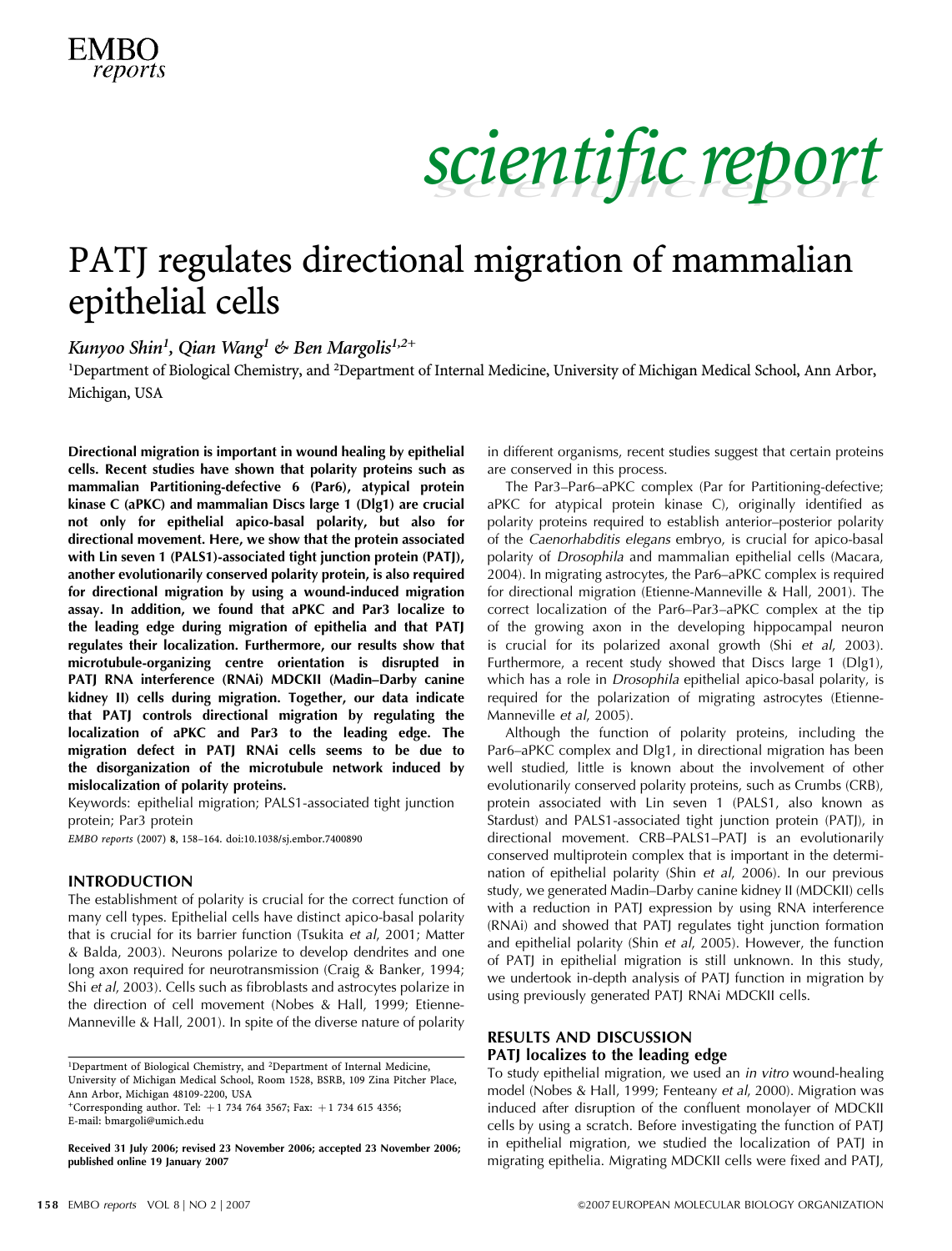

Fig 1 | PATJ is required for the migration of epithelial cells. (A) Woundclosure migration assays were performed with wild-type (WT) and PATJ RNAi, MDCKII cells. Wound areas are outlined. Scale bar, 100 µm. (B) Quantification of epithelial migration after wounding. Wild-type MDCKII cells show  $87.4 + 1.4\%$  wound closure, whereas PATJ RNAi MDCKII cells show  $15.4 \pm 3.2$ % wound closure 17 h after wounding;  $P<0.0001$ , unpaired t-test. Relative areas of the wound were measured in three independent experiments. Standard deviations are shown as error bars  $(n = 3)$ . MDCKII, Madin–Darby canine kidney II; PALS1, protein associated with Lin seven 1; Par3, partitioning-defective 3; PATJ, PALS1-associated tight junction protein; RNAi, RNA interference.

as well as actin, localized 6 h after the scratch. At the front line of migrating epithelia, PATJ localized to the leading edge along the actin cortex (supplementary Fig 1A online); however, apical polarity proteins, including CRB3 and GP135, were not localized to the leading edge, suggesting specific localization of PATJ to the leading edge (supplementary Fig 1B online).

### PATI is required in wound healing

We found that PATJ localized to the leading edge of migrating epithelia; therefore, we investigated next the function of PATJ in directional migration. The wound-healing migration assay was performed by using previously developed PATJ RNAi MDCKII cells (Shin et al, 2005). As shown in Fig 1, 17 h after wounding wild-type MDCKII cells showed  $87.4 \pm 1.4\%$  wound closure; however, PATJ RNAi MDCKII cells showed only  $15.4\pm3.2\%$ wound closure (Fig 1). We were able to rescue this migration defect by re-expressing wild-type PATJ in the knockout cells (see below).

### PATJ regulates the reorientation of MTOC

One of the characteristics of polarized migrating cells is the reorientation of the microtubule-organizing centre (MTOC) to point in the direction of migration (Palazzo et al, 2001). To study the reorientation of MTOC in migrating epithelia, we assessed the reorientation of MTOC by immunostaining with  $\gamma$ -tubulin to visualize the MTOC 6 h after wounding with wild-type, PATJ RNAi and enhanced green fluorescent protein (EGFP)–PATJ full-length rescue cells (supplementary Fig 2 online). In wild-type MDCKII cells,  $65.7 \pm 1.3\%$  of frontrow cells had MTOC in the direction of migration 6h after wounding (supplementary Fig 2 online); however, only  $29.9 \pm 2.1$ % of PATJ RNAi cells showed the correct reorientation of MTOC (supplementary Fig 2B,D online). EGFP–PATJ full-length cells showed significant rescue in the MTOC reorientation, with  $50.0+2.0\%$  of cells having MTOC in the direction of migration (supplementary Fig 2C,D online). These data suggest that PATJ controls the reorientation of MTOC during epithelial migration.

### PATJ controls aPKC and Par3 localization in migration

In our previous study, we found that the correct localization of Par3 to the tight junction is disrupted in the absence of PATJ expression in monolayers of MDCKII cells (Shin et al, 2005). Furthermore, in astrocytes, the Par6–aPKC complex is important in polarized migration (Etienne-Manneville & Hall, 2001; Etienne-Manneville et al, 2005). On the basis of these findings, we generated a hypothesis that the Par complex localizes to the leading edge of migrating MDCKII cells and that PATJ is responsible for the correct localization of this complex. To test this hypothesis, we performed a wound-healing migration assay followed by immunostaining for aPKC and Par3. As shown in Fig 2A, in wild-type MDCKII cells, aPKC and Par3 colocalized with PATJ to the leading edge of migrating cells. Both Par3 and aPKC failed to localize to the leading edge of migrating MDCKII cells when PATJ expression was knocked down by RNAi, suggesting that PATJ regulates aPKC and Par3 localization to the leading edge during migration (Fig 2B,D). To confirm these results, EGFP–PATJ rescue cells were immunostained for aPKC and Par3 6h after wounding. As expected, the mislocalization of aPKC and Par3 was significantly reversed (Fig 2C,D).

Next, we investigated the cytoskeleton network in migrating epithelia, as actin and microtubule networks are crucial for directional migration. Fig 3 shows actin and microtubules in wildtype and PATJ RNAi MDCKII cells. The organization of actin does not seem to be significantly affected in PATJ RNAi cells (Fig 3A,B). Furthermore, the localization of cortactin at the leading edge is not affected by the reduction of PATJ expression, suggesting that the formation of lamellipodia is not significantly altered in PATJ RNAi MDCKII cells (supplementary Fig 3 online). By contrast, microtubule organization was disrupted in PATJ RNAi MDCKII cells compared with the wild-type MDCKII cells, which showed elongation of microtubules in the direction perpendicular to the wound (Fig 3A,B). Moreover, microtubule organization was assessed in PATJ rescue MDCKII cells to confirm that these defects are caused by the reduced expression of PATJ. As shown in Fig 3C, the elongation of microtubules towards the leading edge is partially restored. These results indicate that the defect in migration in PATJ RNAi MDCKII cells is, in part, due to the disorganization of microtubules, which could be related to the mislocalization of aPKC and Par3.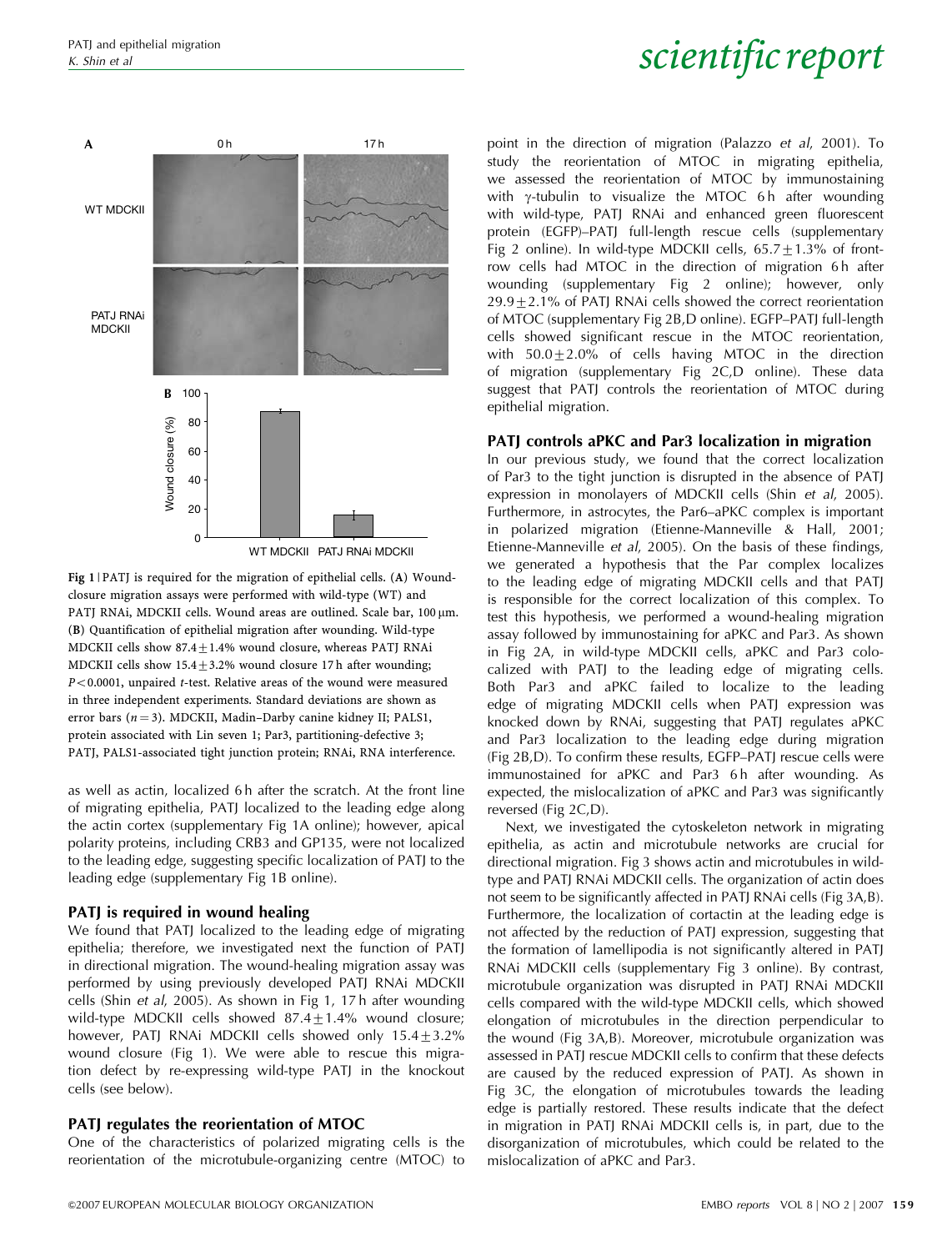

Fig 2 | PATJ is required for the localization of aPKC and Par3 to the leading edge of migrating epithelial cells. PATJ, aPKC and Par3 were immunostained 6 h after wounding in wild-type (WT; A), PATJ RNAi (B) and EGFP–PATJ full-length (FL) rescue PATJ RNAi MDCKII cells (C). Arrows show the localization of PATJ, aPKC and Par3 to the leading edge. Nuclei are shown in blue. Scale bar, 10 mm. (D) Quantification of aPKC and Par3 localization during migration. The score of Par3 localization decreases from  $101.3\pm3.5$  (WT MDCKII) to 53.5 $\pm$ 6.7 (PATJ RNAi MDCKII cells); P<0.0005, unpaired t-test. The score of aPKC localization decreases from 75.3  $\pm$  5.7 (WT MDCKII) to 26.0  $\pm$  4.6 (PATJ RNAi MDCKII cells);  $P < 0.0005$ , unpaired t-test. Standard deviations are shown as error bars ( $n = 3$ ). aPKC, atypical protein kinase C; EGFP, enhanced green fluorescent protein; MDCKII, Madin–Darby canine kidney II; PALS1, protein associated with Lin seven 1; Par3, Partitioning-defective 3; PATJ, PALS1-associated tight junction protein; RNAi, RNA interference.

The molecular mechanisms by which aPKC and Par3 regulate microtubule orientation are still unclear. Studies from other research groups indicate a role for the dynein motor complex, as this complex is known to control MTOC reorientation by regulating the plus ends of microtubules possibly through aPKC (Koonce et al, 1999; Etienne-Manneville & Hall, 2001; Palazzo et al, 2001). In addition, a recent study showed that the Par6–aPKC complex interacts directly with and phosphorylates glycogen synthase kinase-3b, and phosphorylated glycogen synthase kinase- $3\beta$  induces the interaction of adenomatous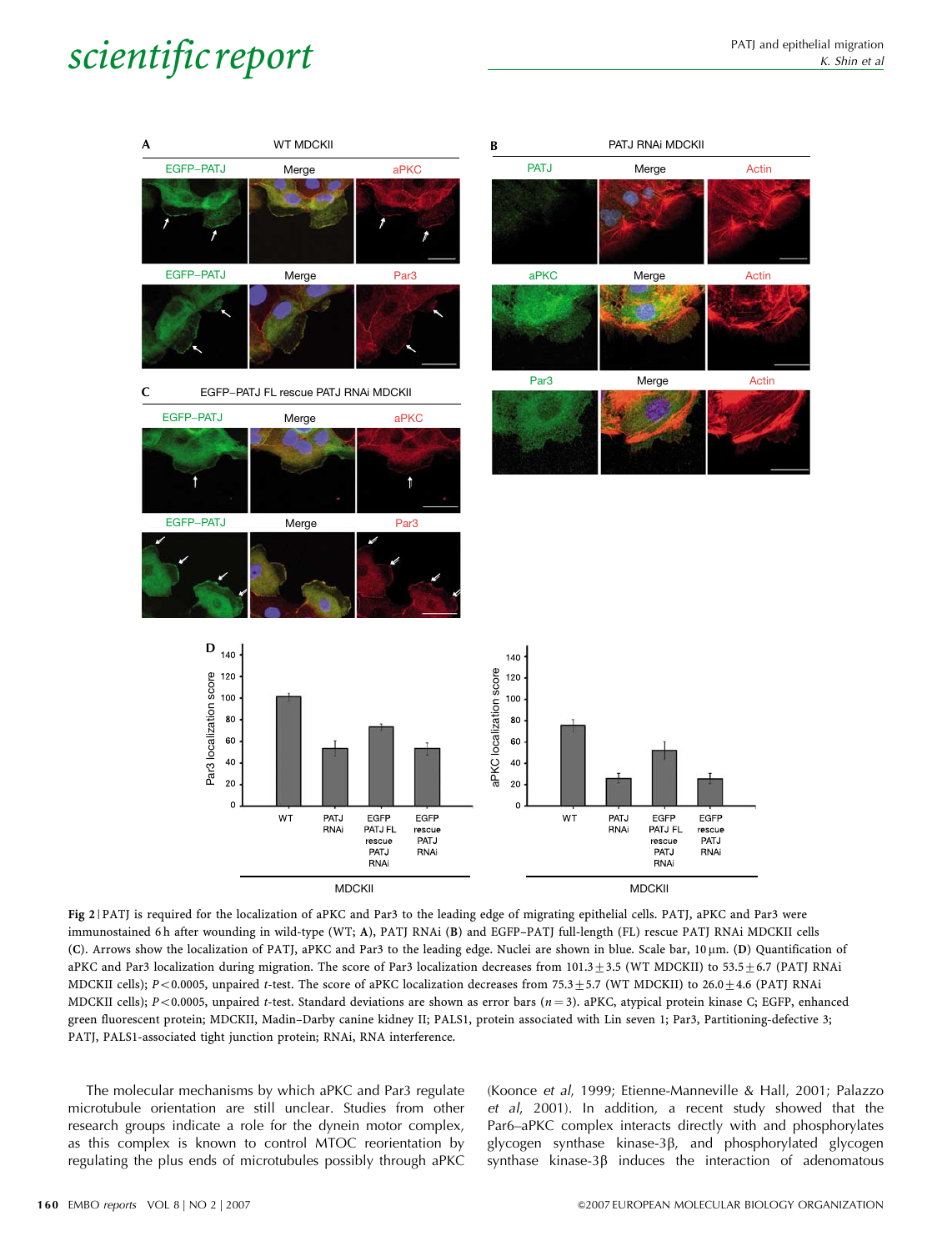

Fig 3 | Organization of microtubules is disrupted in PATJ RNAi MDCKII cells during wound healing. (A,B) Microtubules (green) and actin (red) were visualized in wild-type (WT; A) and PATJ RNAi (B) MDCKII cells 6 h after wounding. Merged images are shown in the middle column. Scale bars,  $10 \mu m$ . (C) Microtubules (blue) and actin (red) were visualized in EGFP–PATJ full-length (FL) rescue PATJ RNAi MDCKII cells. Scale bars, 10 µm. EGFP, enhanced green fluorescent protein; MDCKII, Madin–Darby canine kidney II; PALS1, protein associated with Lin seven 1; PATJ, PALS1-associated tight junction protein; RNAi, RNA interference.

polyposis coli with the microtubule network (Etienne-Manneville & Hall, 2003). Adenomatous polyposis coli could regulate microtubule dynamics directly or through interactions with the dynein complex (Berrueta et al, 1999; Nakamura et al, 2001; Zumbrunn et al, 2001).

#### Structure–function analysis of PATJ

We were able to show that reintroducing wild-type PATJ into PATJ knockdown cells (Shin et al, 2005) rescued their migration defect (Fig 4A). This allowed us to perform a structure–function analysis using the mutant PATJ rescue system. Three mutants of EGFP– PATJ,  $\Delta$ L27,  $\Delta$ PDZ1-5 and  $\Delta$ PDZ6-10 (PDZ for PSD95/DLG/ ZO1), were introduced into PATJ RNAi MDCKII cells, followed by wound-healing assays. As shown in Fig 4A,B, the PATJ mutants were not able to rescue the migration defects as effectively as wild-type PATJ. In particular, deletions of the PDZ domains had a marked effect on PATJ function. To investigate how these domains are involved in migration, EGFP–PATJ mutants were immunoprecipitated from rescue MDCKII cells, followed by western blotting for Par3. As shown in Fig 4C, full-length EGFP–PATJ successfully interacted with Par3. Mutants without the L27, PDZ1–5 or PDZ6– 10 domains were not able to interact with Par3, suggesting that these domains are involved in the interaction between PATJ and Par3. In addition, these mutants could not recruit Par3 or aPKC to the leading edge (supplementary Fig 4 online). However, the targeting of these PATJ mutants to the leading edge was also defective in migrating cells (Fig 4D,E). Thus, it is not clear if the inability of the PATJ mutants to rescue migration and protein targeting is due to their inability to interact with Par3 or secondary to defective transport of these mutants. It is possible that the targeting of PATJ and Par3 is mutually dependent, such that a PATJ protein that cannot bind to Par3 cannot target properly in cells. It is also possible that these PATJ mutants cannot bind to Par3 owing to their defective transport.

Our previous study showed that the L27 domain of PATJ interacts with the L27 domain of PALS1, and that PALS1 binds to the Par6–Par3–aPKC complex in MDCK cells (Hurd et al, 2003; Wang et al, 2004). Indeed, our results show that PALS1 is also required for the correct migration of epithelial cells (supplementary Fig 5 online). However, as shown in our previous studies, the loss of PALS1 expression also suppresses the expression of PATJ (Straight et al, 2004; Shin et al, 2005). This makes it difficult to separate the effect of PALS1 in epithelial migration from those of PATJ. However, further studies are necessary to explain the mechanism by which PDZ1–5 and PDZ6–10 are required for the transport of PATJ and rescue of cell migration. Recent studies have suggested other scaffold proteins that bind to the PDZ domains of PATJ (Wells et al, 2006).

Although previous studies with astrocytes suggested a role for Par6–aPKC and not Par3 in migration, more recent studies suggest the functional importance of Par3 in polarity, especially the activation of aPKC, in two different types of epithelial cells keratinocytes and MDCKII cells (Chen & Macara, 2005; Mertens et al, 2005). Our study investigates the migration of epithelial cells and shows the strong localization of Par3 to the leading edge; therefore, we argue that Par3 and aPKC might be important in the migration of epithelial cells.

One of the interesting questions raised by this study is how PATJ initially localizes to the leading edge of migrating epithelia. A recent study indicates that engagement of integrins on wounding recruits and activates Cell division cycle 42 (Cdc42), and activated Cdc42 targets the Par6–aPKC complex to the leading edge (Etienne-Manneville & Hall, 2001). Interestingly, our study suggests that PATJ localization is required for the correct targeting of aPKC and Par3 to the leading edge. Previous results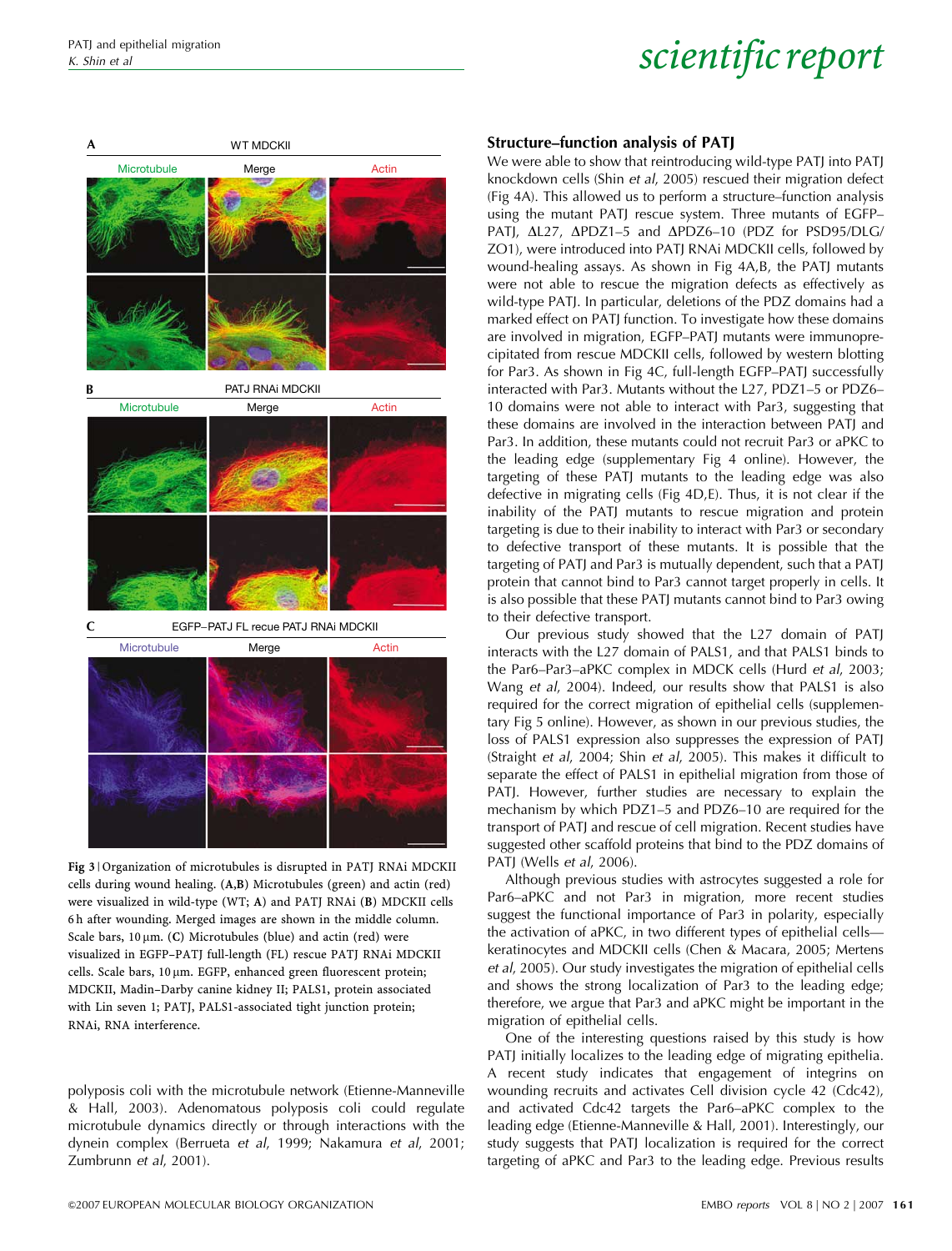

Fig 4 | Structure–function analysis of PATJ. (A) Wound closure migration assays were performed with EGFP, EGFP–PATJ full length (FL), EGFP-PATJ DL27, EGFP-PATJ  $\Delta$ PDZ1-5 and EGFP-PATJ  $\Delta$ PDZ6-10 rescue PATJ RNAi MDCKII cells. Wound areas are outlined. Scale bar, 100 µm. (B) Quantification of epithelial migration with mutant PATJ rescue cell lines after wounding. Relative areas of the wound were measured in three independent experiments. Standard deviations are shown as error bars ( $n=3$ ). Results as percentage wound closure at 17 h are as follows: EGFP rescue PATJ RNAi: 11.2 $\pm$ 4.1%; EGFP PATJ FL rescue PATJ RNAi: 56.1±3.6%; EGFP PATJ  $\Delta$ L27 rescue PATJ RNAi: 33.9±3.8%; EGFP PATJ  $\Delta$ PDZ1-5 rescue PATJ RNAi: 24.9±3.8%; EGFP PATJ  $\Delta$ PDZ6-10 rescue PATJ RNAi: 19.3 ± 1.2%. (C) Immunoprecipitation of EGFP-PATJ mutant proteins followed by western blot for Par3. (D) Par3 was immunostained 6h after wounding with EGFP-PATJ mutant rescue PATJ RNAi cell lines. Scale bar, 10 µm. (E) Quantification of Par3 localization during migration of EGFP–PATJ mutant rescue PATJ RNAi MDCKII cells. EGFP, enhanced green fluorescent protein; MDCKII, Madin–Darby canine kidney II; PALS1, protein associated with Lin seven 1; Par3, Partitioning-defective 3; PATJ, PALS1-associated tight junction protein; RNAi, RNA interference.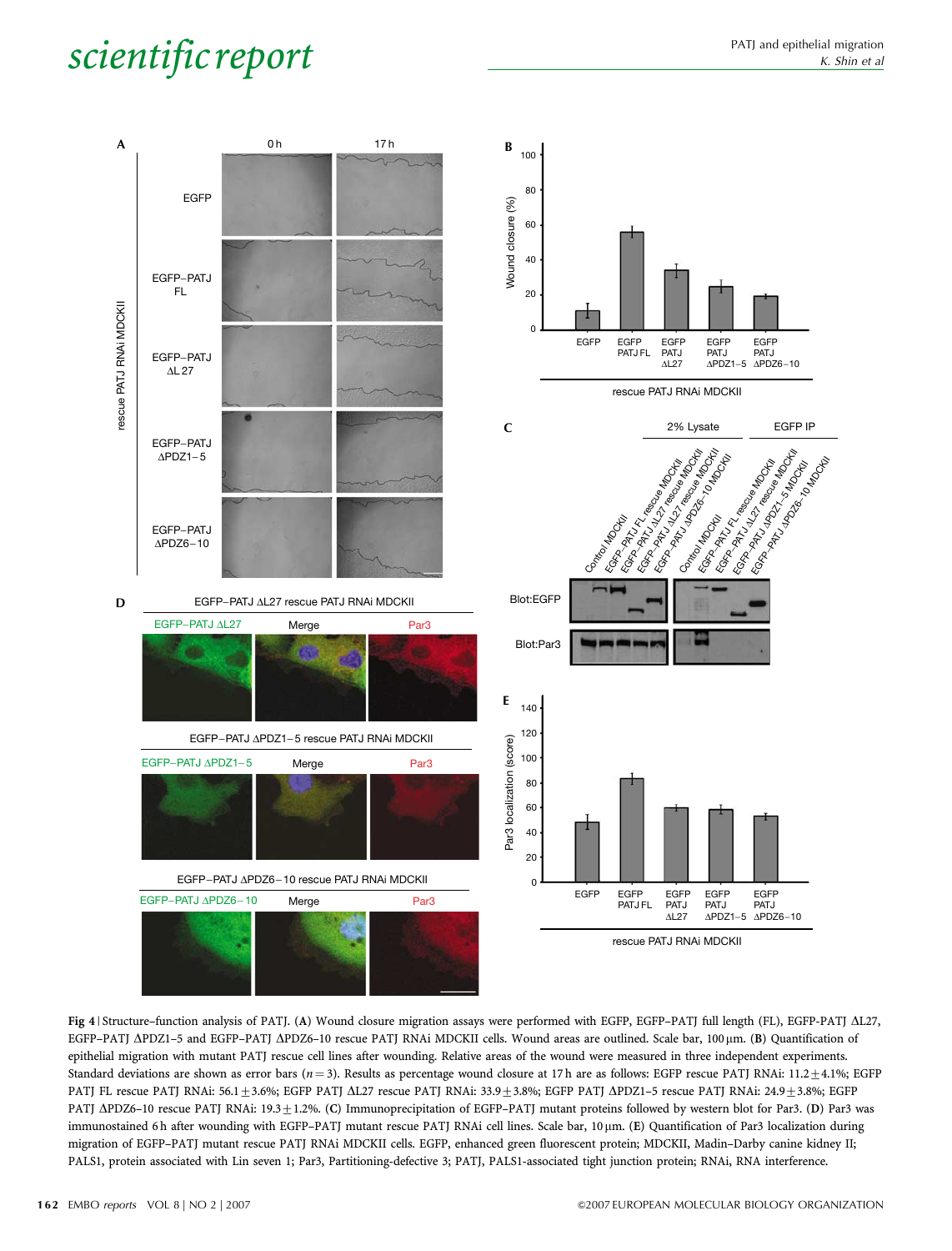have suggested that Cdc42 can enhance the interaction between the PATJ-binding protein, PALS1 and Par6 (Hurd et al, 2003; Wang et al, 2004). However, this does not explain what targets PATJ in the first place. CRB3, the principal apical binding partner for PALS1 and PATJ, does not seem to localize to the leading edge of migrating cells (supplementary Fig 1B online) and we found that CRB3 knockdown does not affect epithelial migration (supplementary Fig 6 online). One can hypothesize that other transmembrane proteins such as claudin, occludin and junctional adhesion molecule might have a role in the localization of PATJ to the leading edge, as PATJ interacts with many proteins directly or indirectly. For example, junctional adhesion molecule interacts with Zonula Occludens (ZO) 1 and occludin (Bazzoni et al, 2000; Ebnet et al, 2000). Occludin interacts with ZO3 by means of ZO1, and ZO3 and claudin directly bind to PATJ at the tight junction (Roh et al, 2002). Thus, further work is necessary to understand what is upstream of PATJ in migration and how PATJ localizes to the leading edge.

#### Speculation

On the basis of our findings, we propose a model to explain how PATJ regulates the migration of epithelial cells. PATJ localizes to the leading edge of migrating epithelia after wounding. PATJ then assists in recruiting aPKC and Par3 to the leading edge. This hypothesis is not surprising because recent studies have shown the direct interaction between CRB3–PALS1–PATJ and Par6–Par3– aPKC in mammals and Drosophila (Hurd et al, 2003; Nam & Choi, 2003; Lemmers et al, 2004). Once aPKC and Par3 localize to the leading edge, they might control the microtubule and MTOC reorientation, which is crucial for directional migration.

### METHODS

Cell lines, antibodies and immunostaining. PATJ RNAi and EGFP–PATJ-expressing MDCKII cell lines were generated as described previously (Shin et al, 2005). EGFP–PATJ mutant rescue MDCKII cells were generated with the same vector system as that used in EGFP–PATJ full-length rescue MDCKII cells described in a previous study (Shin et al, 2005). CRB3 RNAi MDCKII cell lines were generated as previously described (Fan et al, 2004). PALS1 RNAi MDCKII cell lines were generated using pSilencer 2.1-U6 hygro (Ambion, Austin, TX, USA) according to the manufacturer's instructions. The following sequence of PALS1 was used for the target of small interference RNA (siRNA) designed for knockdown of PALS1 expression: 5'-GGGGATATACTTCATATCA-3'. PATJ and Par3 antisera were generated as described previously (Makarova et al, 2003). Antibody to aPKC was obtained from Upstate (Lake Placid, NY, USA). Rhodamine–phalloidin was used for visualization of actin (Invitrogen, Carlsbad, CA, USA). Mouse  $\gamma$ - and  $\alpha$ -tubulin antibodies were obtained from Sigma-Aldrich (St Louis, MO, USA). Immunostaining was performed as described previously (Shin et al, 2005). Anti-cortactin, clone 4F11, Alexa Fluor 488 conjugate was obtained from Upstate. All images were visualized using a Nikon Eclipse TE2000U (Melville, NY, USA) fluorescence microscope and an Olympus FV500 (Melville) confocal microscope, and analysed with MetaMorph software (Downingtown, PA, USA), Olympus Fluoview Ver.1.3b (Melville) Viewer and Adobe Photoshop software.

Wound-healing assay. Wound-healing assays for MDCK cells have been reported previously (Fenteany et al, 2000). For wound-closure experiments, relative wound areas were measured using ImageJ software (NIH, Bethesda, MD, USA) 17h after wounding. For immunostaining of PATJ, Par3, aPKC and MTOC, cells were fixed 6 h after initial wounding for further analysis.

Statistical analysis. For wound-closure assays, wound areas were measured in triplicate. Means and standard deviation were calculated and plotted using Sigma Plot and Microsoft Excel software. For MTOC reorientation assays, a minimum of 100 cells from the front row of migrating epithelial sheets were counted, and an MTOC in the forward-facing quadrant was counted as positive (Etienne-Manneville & Hall, 2001). Experiments were repeated three times and statistical analyses were performed with the same software as described above. For localization of Par3 and aPKC, 100 ruffling cells were examined. Cells with complete, partial or no localization of Par3 and aPKC to the leading edge were scored as 2, 1 or 0, respectively. Each experiment was repeated in triplicate.

**Supplementary information** is available at *EMBO reports* online (http://www.emboreports.org).

#### ACKNOWLEDGEMENTS

This work used the Morphology and Image Analysis Core of the Michigan Diabetes Research and Training Center funded by NIH5P60 DK20572 from the National Institute of Diabetes & Digestive & Kidney Diseases. The study was supported by National Institutes of Health (NIH) DK58208 and DK69605.

#### **REFERENCES**

- Bazzoni G, Martinez-Estrada OM, Orsenigo F, Cordenonsi M, Citi S, Dejana E (2000) Interaction of junctional adhesion molecule with the tight junction components ZO-1, cingulin, and occludin. J Biol Chem 275: 20520–20526
- Berrueta L, Tirnauer JS, Schuyler SC, Pellman D, Bierer BE (1999) The APC-associated protein EB1 associates with components of the dynactin complex and cytoplasmic dynein intermediate chain. Curr Biol 9: 425–428
- Chen X, Macara IG (2005) Par-3 controls tight junction assembly through the Rac exchange factor Tiam1. Nat Cell Biol 7: 262–269
- Craig AM, Banker G (1994) Neuronal polarity. Annu Rev Neurosci 17: 267–310
- Ebnet K, Schulz CU, Meyer Zu Brickwedde MK, Pendl GG, Vestweber D (2000) Junctional adhesion molecule interacts with the PDZ domaincontaining proteins AF-6 and ZO-1. J Biol Chem 275: 27979–27988
- Etienne-Manneville S, Hall A (2001) Integrin-mediated activation of Cdc42 controls cell polarity in migrating astrocytes through PKCZ. Cell 106: 489–498
- Etienne-Manneville S, Hall A (2003) Cdc42 regulates  $GSK-3\beta$  and adenomatous polyposis coli to control cell polarity. Nature 421: 753–756
- Etienne-Manneville S, Manneville JB, Nicholls S, Ferenczi MA, Hall A (2005) Cdc42 and Par6-PKCZ regulate the spatially localized association of Dlg1 and APC to control cell polarization. J Cell Biol 170: 895-901
- Fan S, Hurd TW, Liu CJ, Straight SW, Weimbs T, Hurd EA, Domino SE, Margolis B (2004) Polarity proteins control ciliogenesis via kinesin motor interactions. Curr Biol 14: 1451–1461
- Fenteany G, Janmey PA, Stossel TP (2000) Signaling pathways and cell mechanics involved in wound closure by epithelial cell sheets. Curr Biol 10: 831–838
- Hurd TW, Gao L, Roh MH, Macara IG, Margolis B (2003) Direct interaction of two polarity complexes implicated in epithelial tight junction assembly. Nat Cell Biol 5: 137–142
- Koonce MP, Kohler J, Neujahr R, Schwartz JM, Tikhonenko I, Gerisch G (1999) Dynein motor regulation stabilizes interphase microtubule arrays and determines centrosome position. EMBO J 18: 6786-6792
- Lemmers C, Michel D, Lane-Guermonprez L, Delgrossi MH, Medina E, Arsanto JP, Le Bivic A (2004) CRB3 binds directly to Par6 and regulates the morphogenesis of the tight junctions in mammalian epithelial cells. Mol Biol Cell 15: 1324–1333